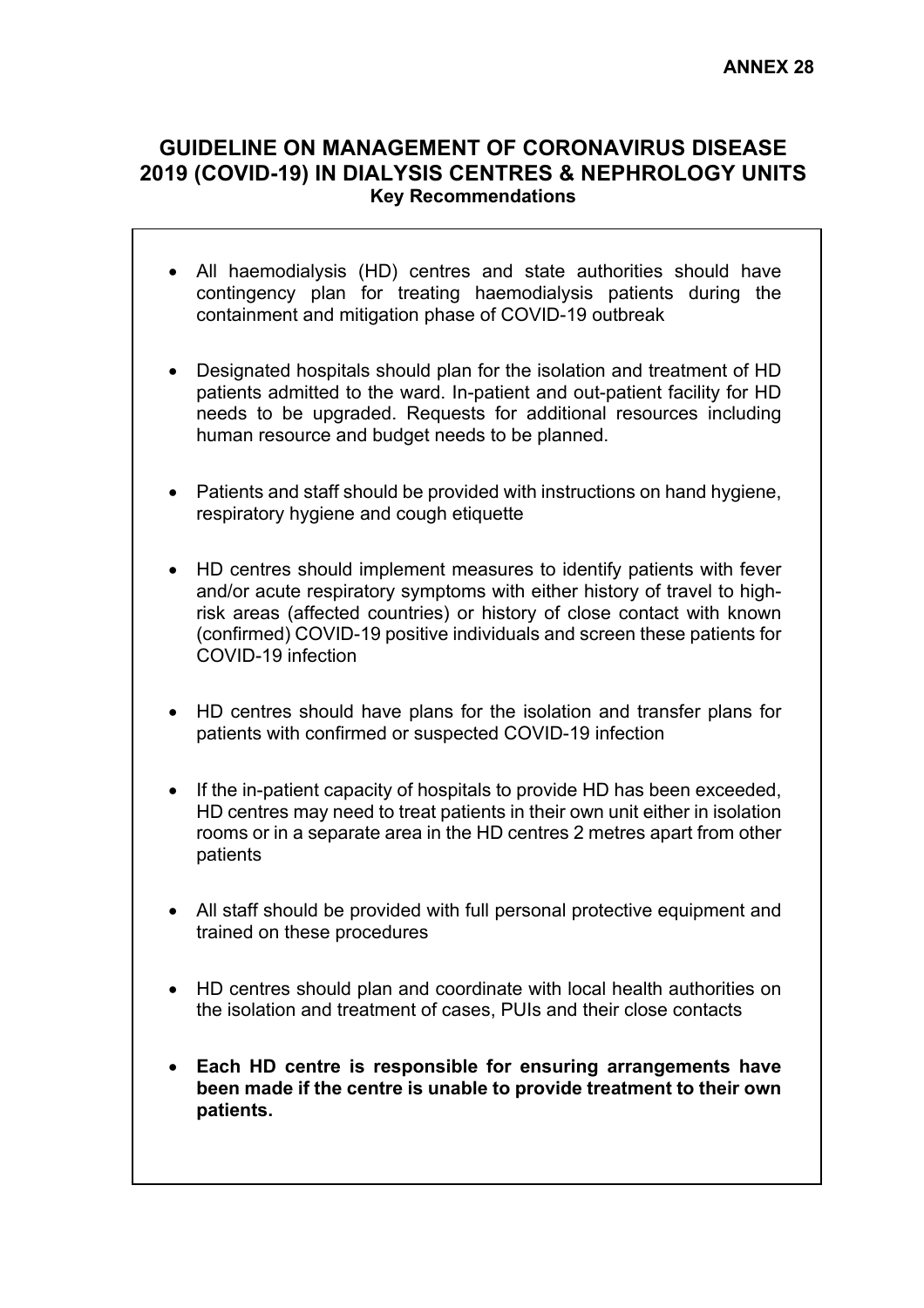### **Workflow for Screening and Treatment of COVID-19 in Haemodialysis Patients**

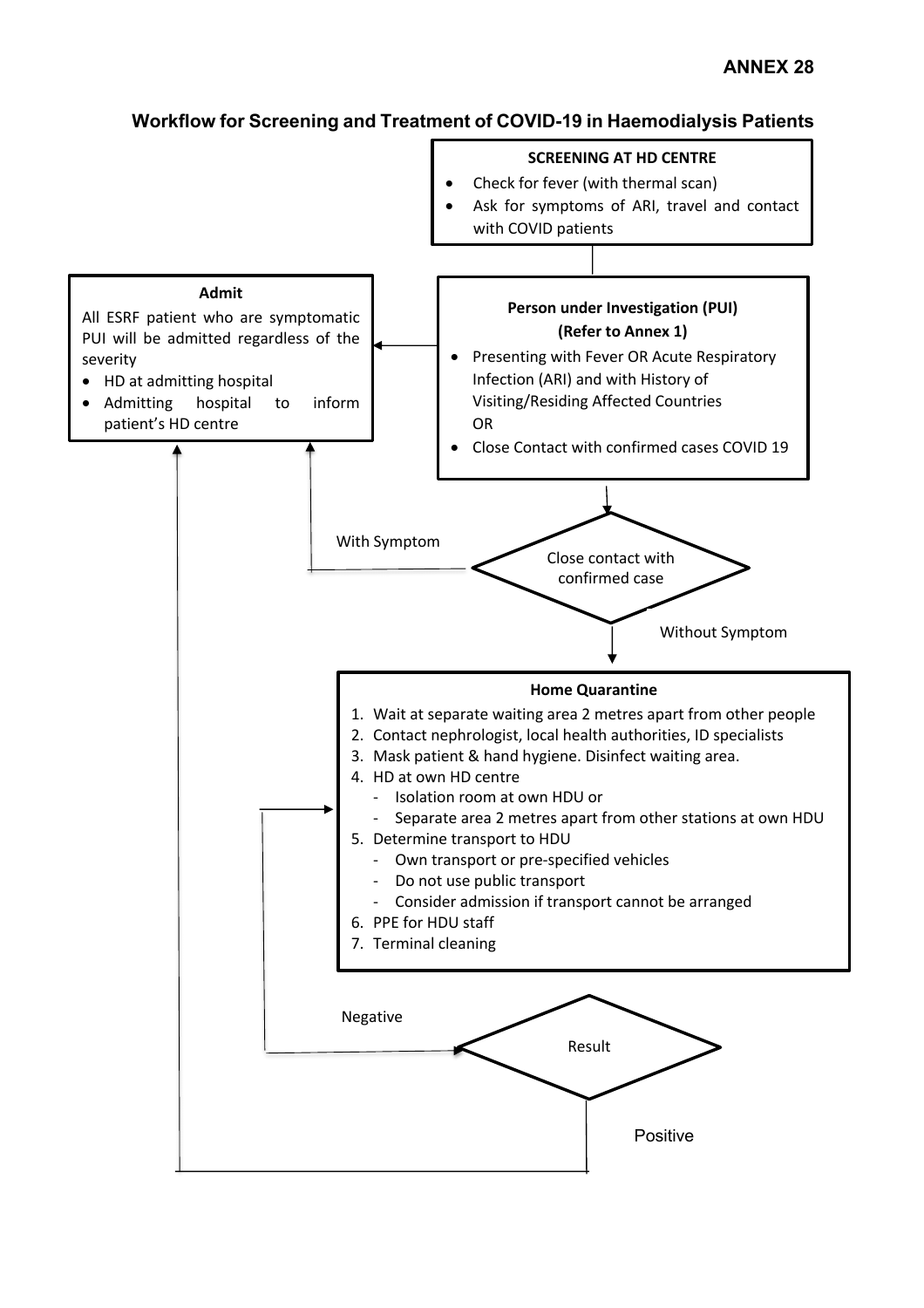### **INTRODUCTION**

Haemodialysis is by far the commonest (90%) modality of dialysis for patients with end stage kidney failure. There are currently about 44,000 haemodialysis (HD) patients dialysing in 800 haemodialysis private and public centres. These centres may be standalone centres or located within hospitals. HD centres are available in almost all MOH hospitals. Most patients require HD 3 times weekly and require trained staff to deliver the treatment.

Thus, during an epidemic of acute respiratory tract infections, plan will need to be made to ensure that HD patients continue to receive their treatments. Most hospitals however have limited ability to dialyse acutely ill and admitted patients. Negative pressure isolation rooms equipped with haemodialysis are even more limited.

As more COVID-19 infections are detected, facilities will need to plan in the event HD patients are admitted to their facilities to prevent the facility from being overwhelmed. As such, preparedness and response coordination with local health authorities are necessary to ensure HD services are provided to these patients.

**This guideline is intended for use by both public and private HD centres. Each HD centre is responsible for ensuring arrangements have been made if the centre is unable to provide treatment to their own patients.**

### **1. PREPARATION OF HAEMODIALYSIS (HD) CENTRES**

Stringent measure should be taken by all HD centres to prevent COVID-19 contamination of the unit as disruption to HD services can be severe due to limitations in human resource and facility to provide HD capable isolation and inpatient facilities and requirement of at least 2 metre separation between cases, PUIs and other HD patients.

- a. HD centre should control the flow of patients and visitors to the unit
- b. Screen all patients and visitors for fever at entrance to HDU. Thermal scan is preferred.
- c. Post signage
	- i. Signs should be posted at entrance to instruct patients to inform staff if they have signs of fever and/or acute respiratory symptoms with either history of travel to or reside in high-risk countries\* in the 14 days before the onset of illness or history of close contact in the past 14 days with a confirmed case of COVID-19

\* list of countries will be updated from time to time **(please refer to latest updates from MOH)**

- ii. Visitors should be discouraged from entering the HD centre
- d. Education of patients and health care workers (HCW):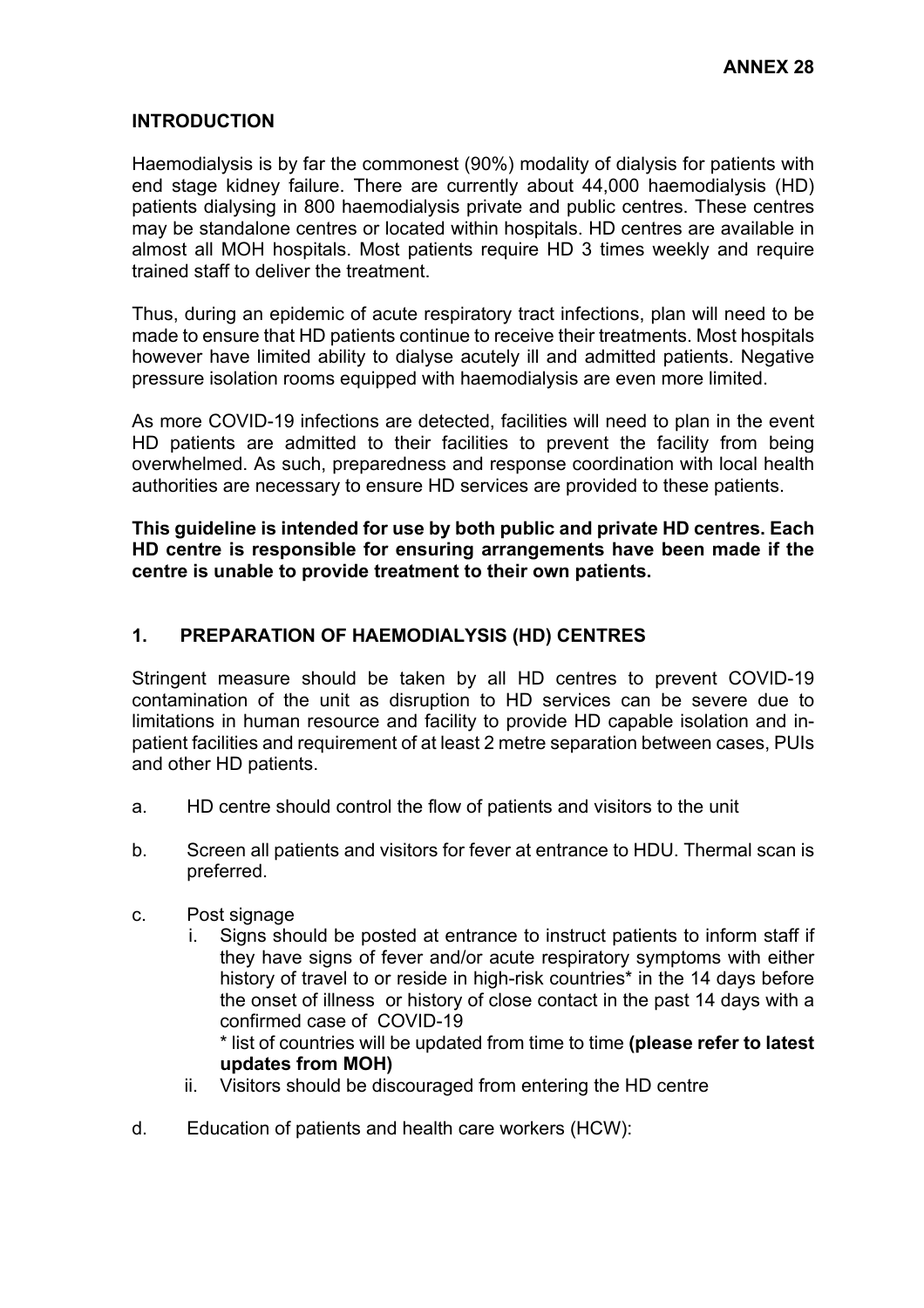Patients, their carer and HCW should be provided with instructions about hand hygiene, respiratory hygiene and cough etiquette. HCW should be given PPE training as well.

- e. Screening Refer to section below
- f. HD centre should ensure adequate supply of PPEs, hand sanitizers etc.
- g. Provide patients and carer with education on disposables for hand hygiene and respiratory hygiene
- h. Isolation rooms with negative pressure (or exhaust fan) with separate toilet facility should be made available if this is feasible.
- i. Separate area
- j. Place patient in pre-designated waiting area if patient is identified as PUI including close contact of a confirmed case,. After patient leaves disinfect waiting area. (Refer to Annex 2c)

### **2. SCREENING**

This is based on MOH recommendations of screening for COVID-19 which is generic across all disciplines

#### **a. How to screen (refer Annex 1)**

- i. A screening counter should be set up for screening patients and a staff assigned for triaging
- ii. The screening staff should wear PPE according to guidelines
- iii. Thermal scanning should be used to screen patients and visitors for fever
- iv. The staff should ask 3 questions to all patients and visitors
	- 1. Do you have any fever or acute respiratory infection (sudden onset of respiratory infection with at least one of: shortness of breath, cough or sore throat)?
	- 2. Do you have any history of travelling to or residing in affected countries\* in the past 14 days?
	- 3. Do you have any contact with a confirmed COVID-19 case within the past 14 days?
- v. PUI (Person under investigation) is defined as the presence of 1 & 2 OR 3
- vi. Refer to step d) if anyone has the above symptoms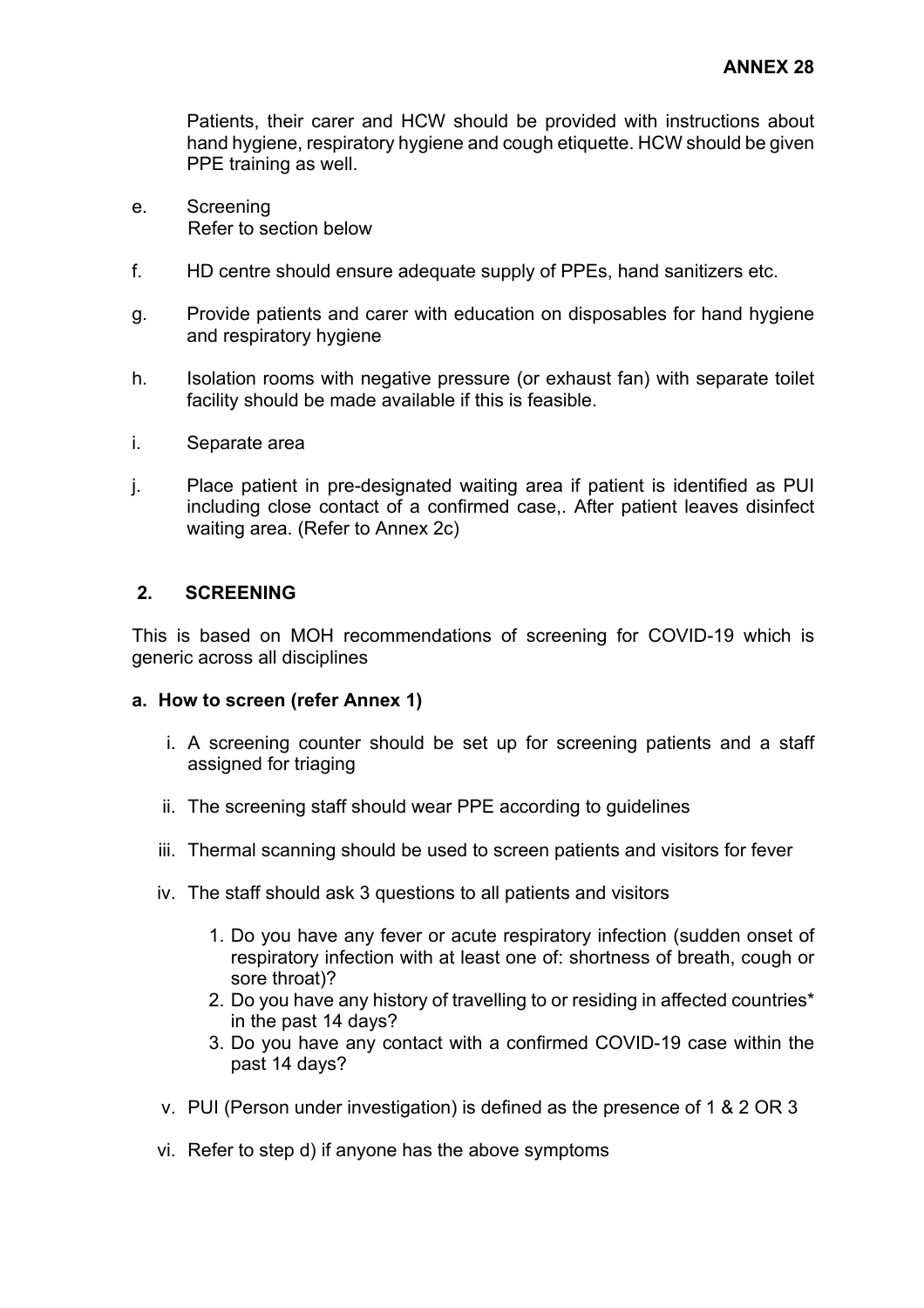vii. It is preferable to maintain a list of visitors should contact tracing be necessary

*\* list of countries will be updated from time to time but as of 10/3/20 include China, Hong Kong, Macau, Taiwan, South Korea, Japan, Italy and Iran*

### **b. Where to screen**

At all possible entry points

- i. HD centres
- ii. PD units
- iii. Nephrology/Medical clinics
- iv. Nephrology/Medical wards

### **c. Who to screen?**

Every patient and visitor

### **d. What to do if the screening question(s) is/are positive?**

- i. Do not allow the person to enter the unit
- ii. The person should be given a 3-ply surgical face mask to wear immediately and instructed to use hand disinfectant.
- iii. The person should wait in designated area at least 2 metres away from other patients or visitors and identify a route for movement of PUI to the designated screening area for COVID19 in their institution
- iv. All centres including private centres should contact your nephrologist, local authorities and ID team (if available) if the person is identified as a PUI
- v. Contact the nearest designated screening or admitting centre/hospital for advice.
- vi. DO NOT SEND to the designated hospital or centres without making prior arrangements
- vii. All units should have a policy on the procedure for patients or visitors with symptoms (fever or sudden onset of respiratory infection with at least one of: shortness of breath, cough or sore throat) but no history of travel or close contact with confirmed COVID-19 in the past 14 days. A doctor's advice should be sought.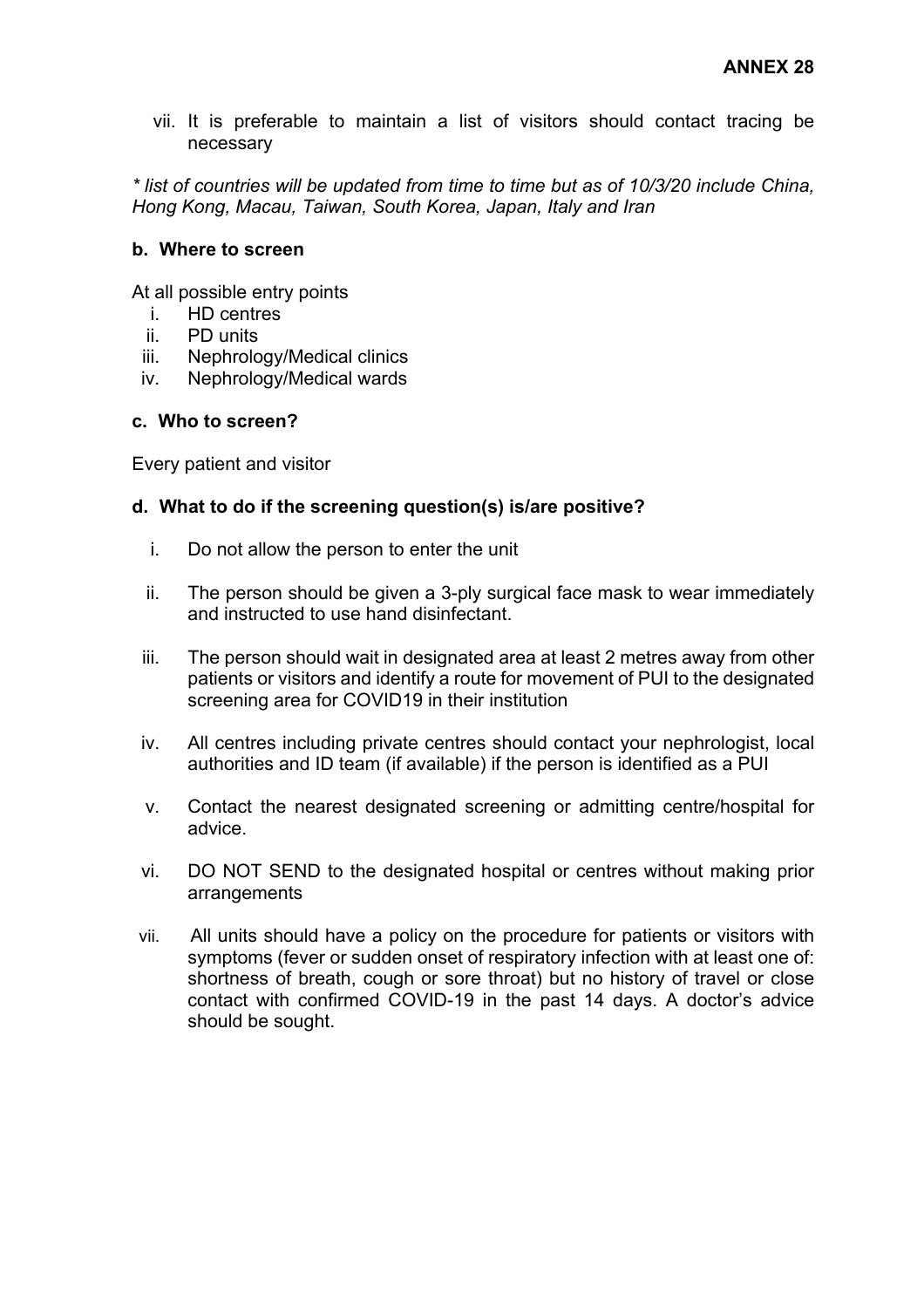### **3. ISOLATION OF CASES, PUIs AND CLOSE CONTACTS**

All hospitals & HD centres should have an isolation policy for patients with infectious respiratory infections.

During the current containment phase, designated hospitals have been identified to admit confirmed cases as well as PUIs. These patients should be dialysed at the designated hospitals but may have limited capacity to dialyse these people. HD centres should contact their local authorities on instructions where to send these patients.

During the mitigation phase, it may become necessary for PUI with mild symptoms or asymptomatic close contact to be placed on home quarantine monitoring, and to travel by private transport to continue dialysis at their usual HD facilities including private HD centres.

### **a. Admission:**

- i. Contact the local infectious disease specialist/physician if the patient requires admission. The nephrologist in-charge should also be informed.
- ii. Currently all HD patients who have been confirmed to have Covid-19 infection and PUIs should be admitted but this may change from time to time. Refer to the Annex 2 for admission criteria for PUIs and close contacts and Annex 3 for the list of designated hospitals
- iii. However, before the patient is admitted to the designated hospital, the hospital should be contacted to ensure there is adequate facilities for inpatient dialysis.
- iv. If the capacity has been exceeded, an alternative plan needs to be made before the transfer.

### **b. HD patients who are admitted:**

- i. should be dialysed in the wards in isolation rooms with negative pressure or if unavailable in isolation rooms without negative pressure
- ii. If isolation rooms are not available patients should be cohorted and dialysed in the ward.
- iii. Confirmed cases and PUIs should be dialysed in separate isolation rooms or wards and if this is not possible, in separate areas 2 metres apart
- iv. If the ward capacity has been exceeded, mild cases and PUIs may be dialysed in their own HD centre after the necessary arrangements and coordination with local authorities are made.

### **c. HD patients who are asymptomatic close contacts and quarantined at home:**

- i. can dialysed in their own HD centres
- ii. should wear 3-ply surgical mask in the HD centre
- iii. appropriate transport arrangements should be made
	- arrangement after discussing with PKD OR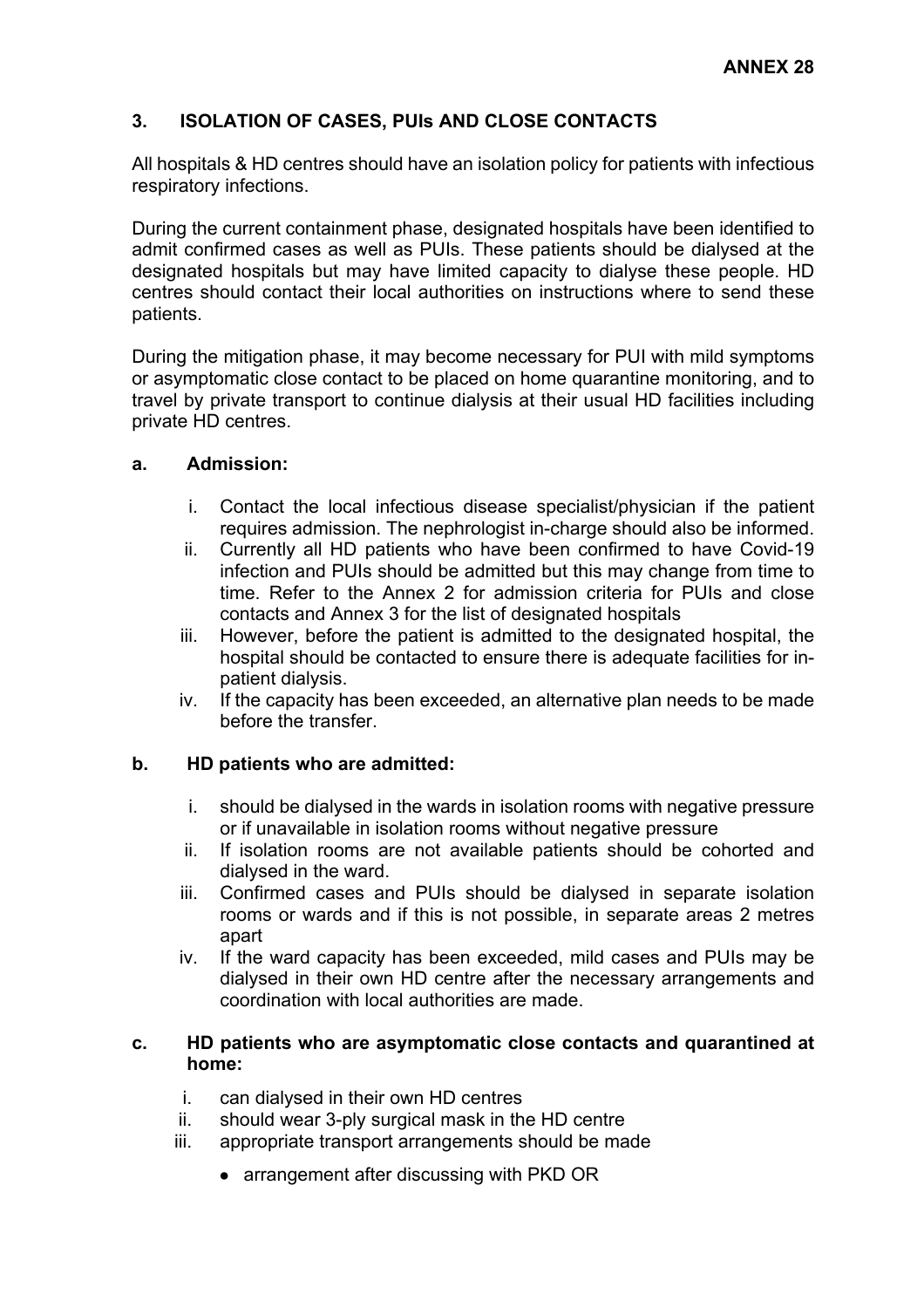- own transport OR
- arrange for designated ambulance from MECC
- Public transport should not be used
- iv. Isolation
	- should not be placed in the same waiting area with other patients
	- should be dialysed in isolation rooms with doors closed and equipped with exhaust fan (if available). If confirmed cases are also dialysed in the HD centre, they should also be dialysed in a separate isolation room or area.
	- If isolation rooms are not available, patients should be masked and dialysed in a separate area 2 metres away from the nearest patient stations in all directions. The area should be located at the end of the unit away from the flow of traffic
	- separate entrance pathway should be identified (if this is feasible)
	- Dialysers should not be reprocessed
	- Terminal cleaning should be made after use.
	- Staff should wear appropriate PPE

#### **4. HAEMODIALYSIS STAFF**

- a. HD staff should receive regular training in infection control and prevention protocol including droplets or airborne and contact precautions.
- b. HD staff should receive training on use of PPE in donning and doffing
- c. Separate HD staff should dialyse confirmed cases and PUIs and should not manage other patients in the same shift. PUIs should be placed in the last shift.
- d. Maintain list of staff for recording and monitor their health status in each HDU under OSH
- e. HDU staff roster may need to be adjusted to ensure adequate staff strength during peak periods
- f. Procedure for exposed staff
	- i. Staff who exposed if they become close contacts of confirmed cases (those exposed to confirmed cases without PPE) should be quarantined (refer to annex 21)
	- ii. In extreme circumstances with acute shortage of staff.
		- staff who are asymptomatic close contacts may be needed to work.
		- They need to self-monitor (refer to annex 21)
		- They are required to wear 3-ply surgical mask, apron and gloves until their screening tests are negative and 14-day incubation period has ended.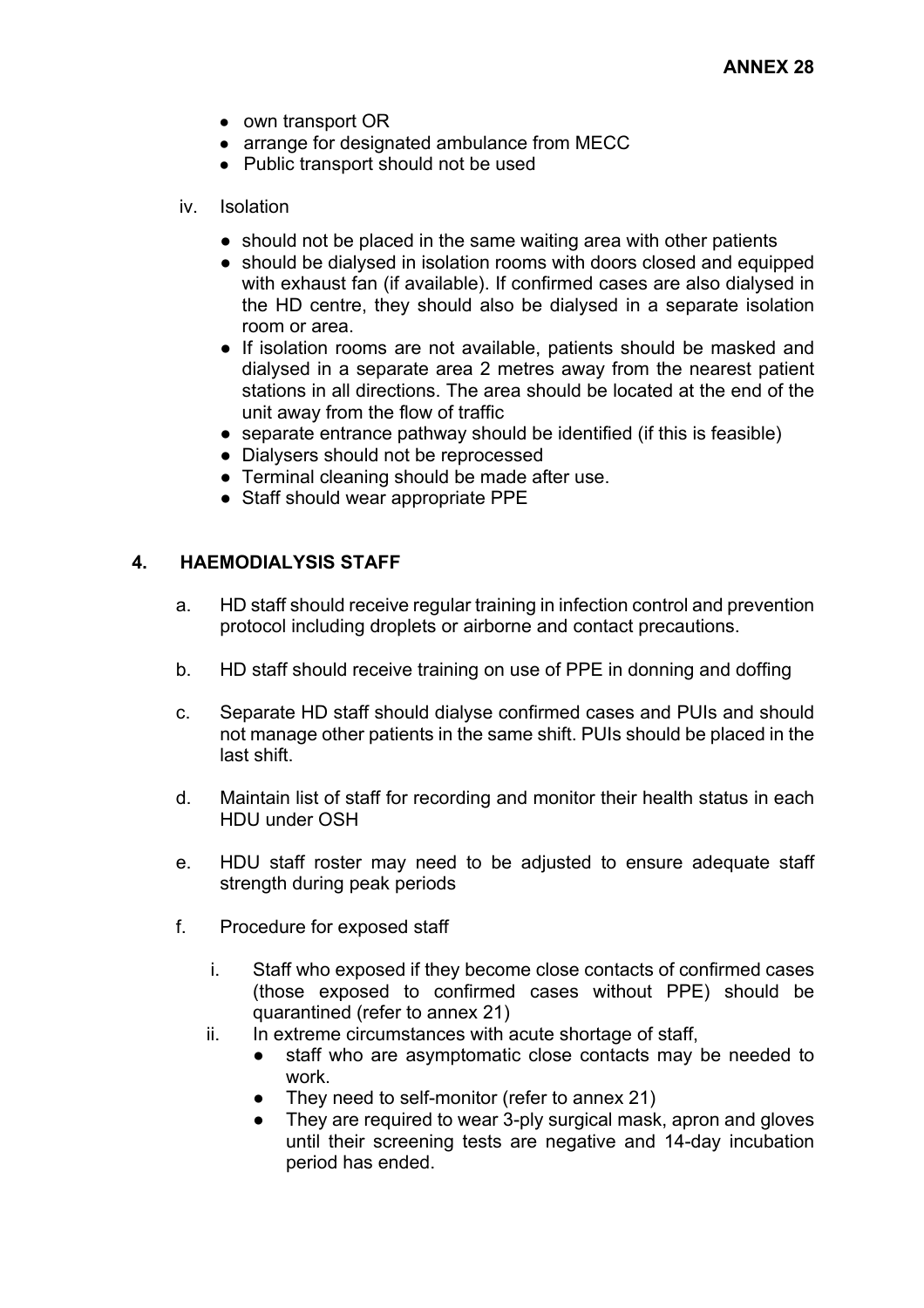● if they become symptomatic should not work until COVID-19 has been excluded.

### **5. INFECTION CONTROL POLICY & TRAINING**

- a. Universal precautions should be practised and should follow hospital wide policy
- b. All units should have an isolation policy for patients with infectious respiratory infections
- c. HD staff should wear appropriate attire as per recommendations in caring for confirmed cases, PUIs and asymptomatic contacts:
	- i. disposable gown with the back covered, (long sleeve water repellent isolation gown),
	- ii. gloves,
	- iii. N95 face mask (for confirmed cases and PUIs) or 3-ply surgical face mask for asymptomatic contacts
	- iv. face shield covering the front and sides of the face.
- d. Dedicated blood pressure cuffs and equipment should be used. If the equipment needs to be shared, it must be clean and disinfected thoroughly before use on other patients.
- e. Terminal cleaning should be made between each shift of patients including medical and non-medical equipment and surfaces with recommended disinfectant.
- f. Dialysers of confirmed cases, PUIs and close contacts (within 14 days of contacts) should not be reused to avoid contaminating the reuse room
- g. The plan should be reviewed with all staff in the facility

### **6. PREPAREDNESS AND COORDINATION WITH LOCAL HEALTH AUTHORITIES**

- a. Each hospital and HD centre should ensure there is adequate supply of PPE and hand sanitisers:
	- i. disposable gowns with the back covered, (long sleeve water repellent isolation gown)
	- ii. Gloves
	- iii. 3-ply surgical face masks and N95 face masks
	- iv. face shields covering the front and sides of the face
	- v. hand sanitizers
- b. The designated hospital should prepare their facilities to treat confirmed cases, PUIs and close contacts: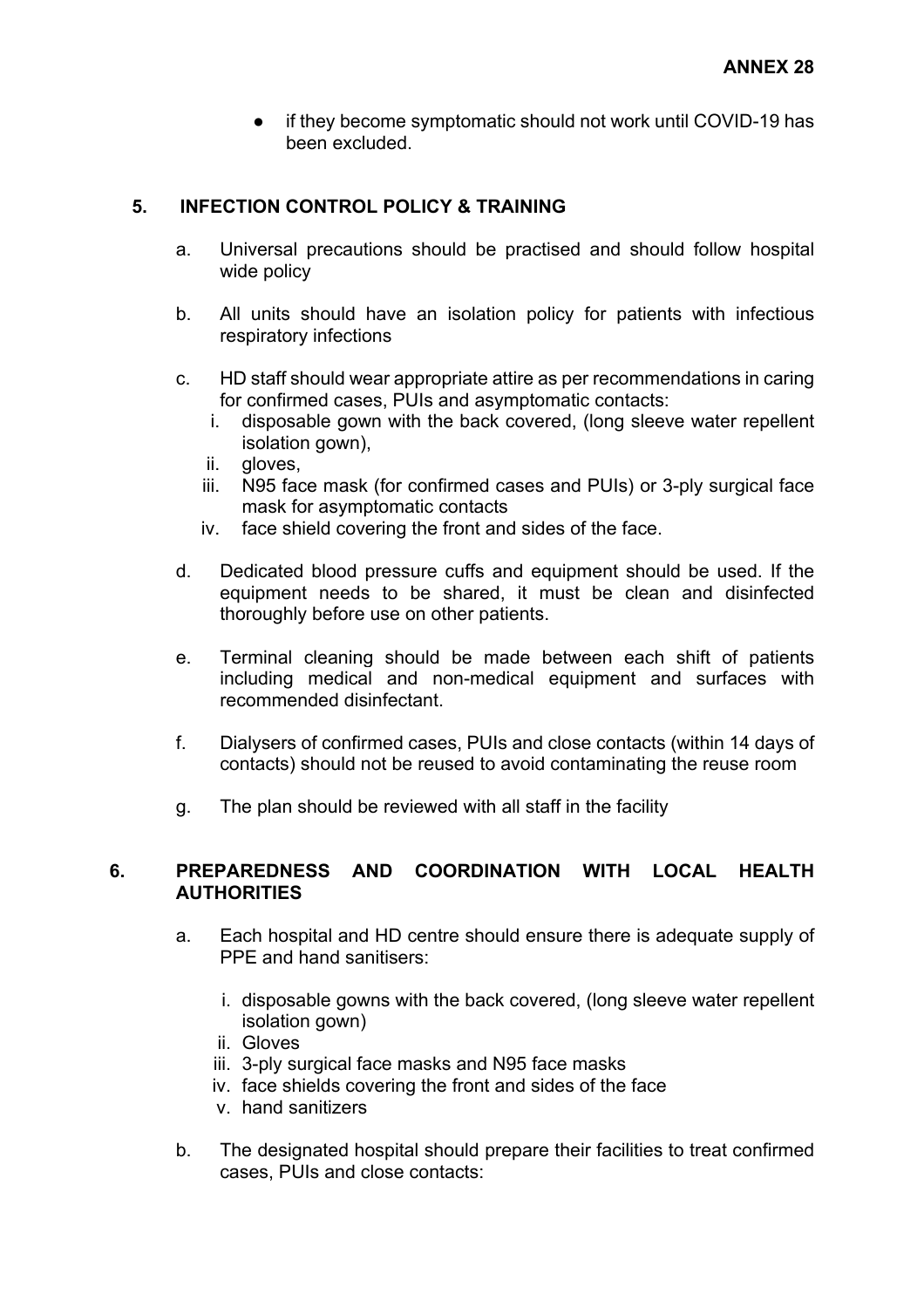- i. Establish and/or increase the availability of Isolation rooms preferably with negative pressure
- ii. Equip isolation rooms with haemodialysis capabilities e.g. piping, modification of tap heads, dedicated haemodialysis machine, portable RO or RO systems for ICUs or high dependency areas (HDA), CRRT machines, dedicated automated vital signs and cardiac monitors and blood pressure cuffs etc
- iii. Identify areas of isolation for dialysis of confirmed cases, PUIs and close contacts
- c. All HD centres should prepare their facility to treat asymptomatic close contacts (and/or PUIs and confirmed cases if this becomes necessary):
	- i. isolation rooms (with negative pressure if available)
	- ii. separate area 2 metres away from the nearest patient stations in all directions. The area should be located at the end of the unit away from the flow of traffic.
	- iii. separate entrance pathway should be identified (if this is feasible)
	- iv. Consider converting hepatitis C rooms into isolation rooms
- d. Each state should identify HD facilities prepared to treat confirmed cases, PUIs and close contacts. Plans should be made to scale up the availability of HD centres should the infection become more widespread. This may include identifying HD facilities dedicated to treat COVID-19 cases.
- e. HD centres should work with the local health authorities (PKDs, CPRC, infectious disease specialists etc) to identify, screen and isolate PUIs and contact of patients with COVID-19
- f. HD centres should plan and coordinate with local health authorities and state nephrologists on how to provide HD treatment to these patients.